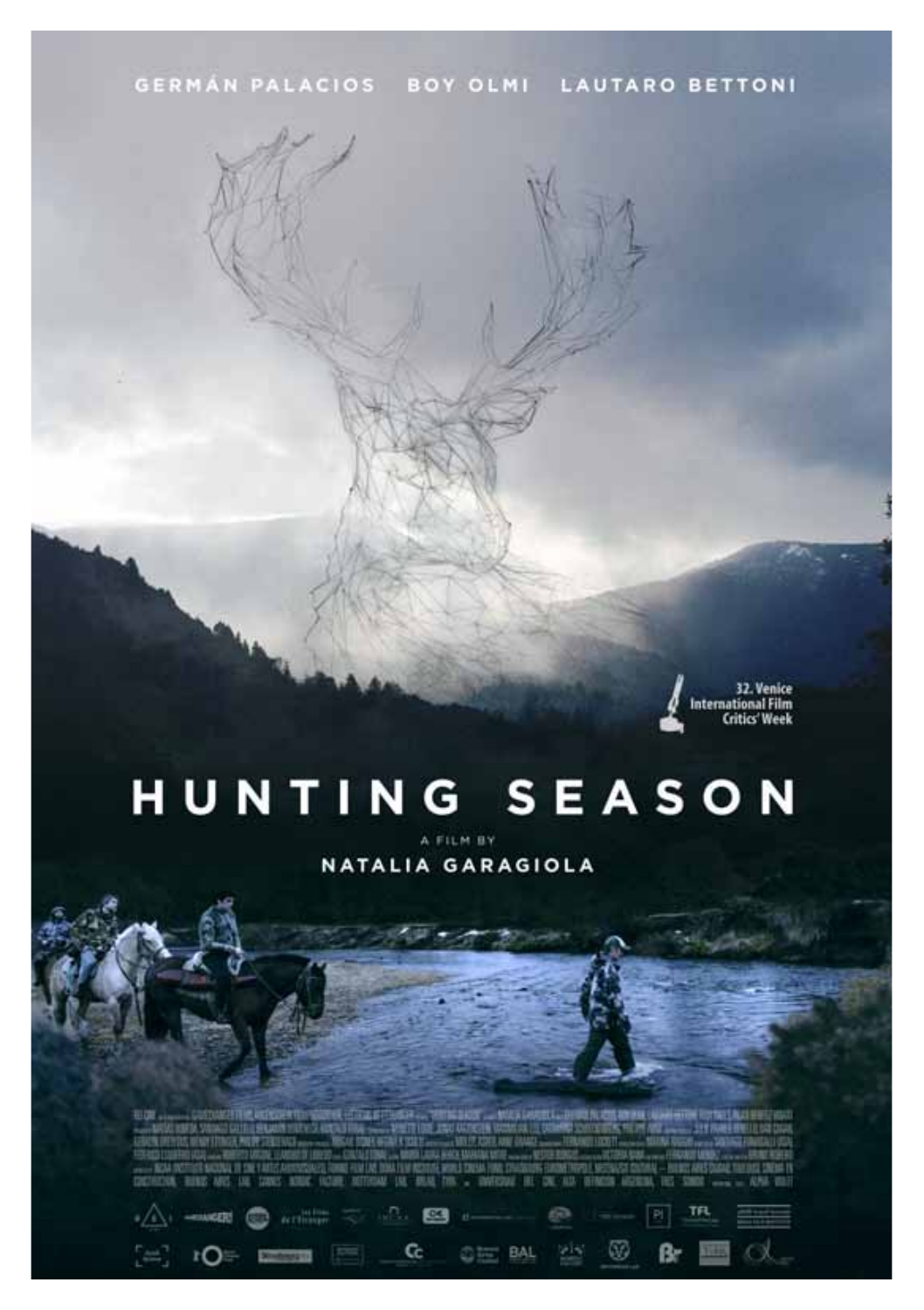#### World Premiere Venice FF 2017 International Critics' Week Competition

original title

## Temporada de Caza

Argentina / USA/ France / Germany / Qatar - 2017 - 105 min - HD - 1:2.35 - 5.1 - Spanish

## LOGLINE

A respected hunting guide in Patagonia is faced with the education of his biological son recently expelled from school. In a wild environment, the father tames his son and teaches him how to respect nature and human relationships.

## SYNOPSIS

Ernesto is a respected hunting guide in Patagonia, where he lives with his new family. After the loss of his first wife, he is forced to house his teenage son (Nahuel), whom he hasn't seen for more than a decade. Confronted with the past he left behind, Ernesto struggles to contain the violent outbursts of his son. Without the sympathy of his new family, Nahuel stretches the conflict with his father to a limit. In the hostility of nature, resentment gives way in to a possible relationship between these two men. The reunion will confront them with their own hability to kill and forgive.

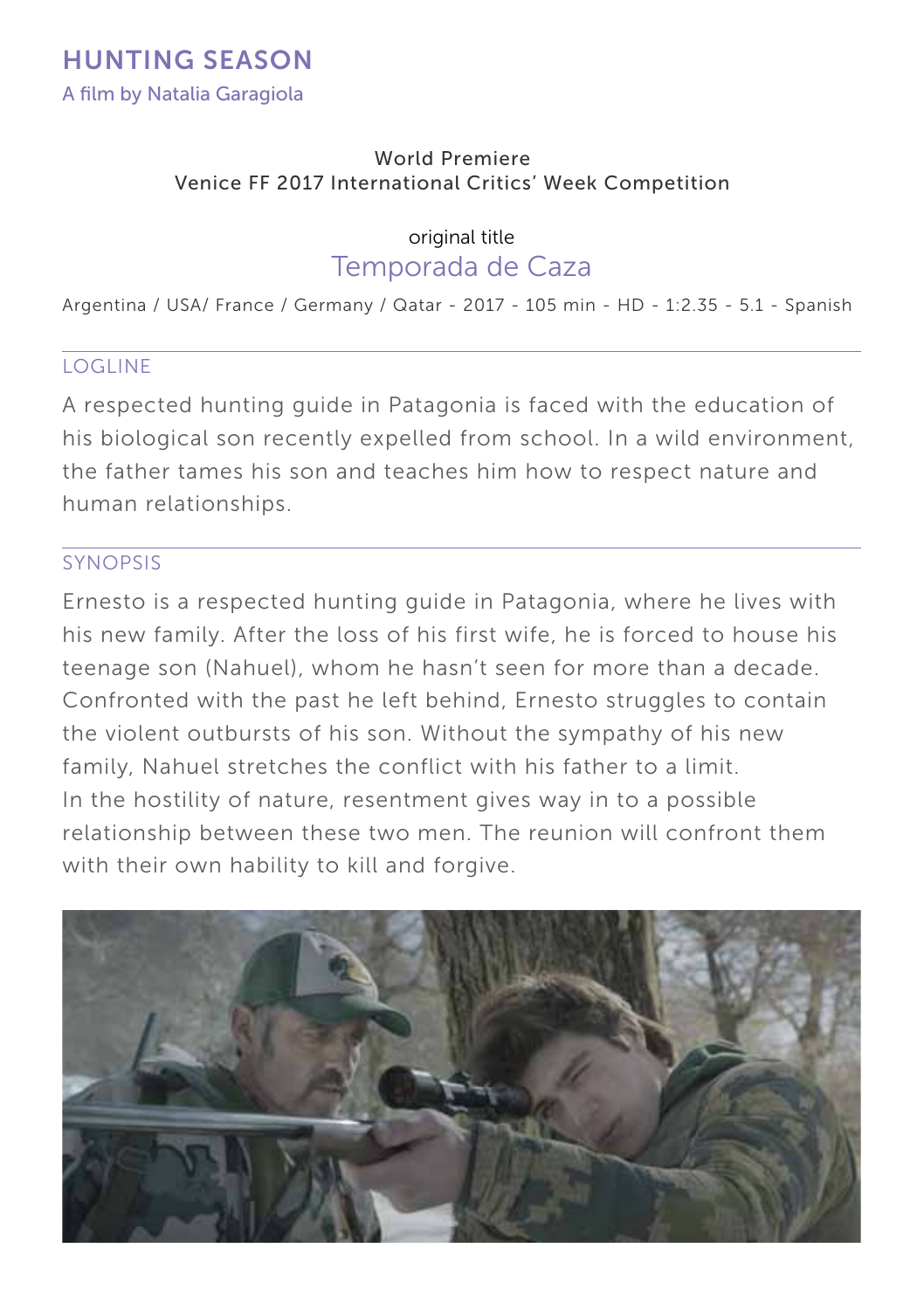A film by Natalia Garagiola

|                                                        | . . |
|--------------------------------------------------------|-----|
| ×<br>-<br>×<br>×<br>and the contract of the con-<br>__ |     |

| Germán Palacios (XXY by Lucia Puenzo 2007) |
|--------------------------------------------|
|                                            |
|                                            |
|                                            |

## CREW

| Director, Screenplay       | Natalia Garagiola  |
|----------------------------|--------------------|
| DOP                        | Fernando Lockett   |
| Editor                     | Gonzalo Tobal      |
| Sound Designer             | Santiago Fumagalli |
| <b>Production Designer</b> | Marina Raggio      |
| Costume Designer           | Victoria Nana      |

Production: Rei Cine

Co-production: Gamechanger Films, Augenschein Filmproduktion, Les Films de l'Étranger

Producers: Santiago Gallelli, Matías Roveda, Benjamin Domenech, Gonzalo Tobal

Co-producers: Mynette Louie, Jonas Katzenstein, Maximilian Leo, Catharina Schreckenberg, Philippe Avril.

Executive Producers: Julie Parker Benello, Dan Cogan, Geralyn Dreyfous, Wendy Ettinger.

Co-Executive Producers: Abigail Disney, Regina K. Scully

#### SUPPORTED BY

INCAA (Instituto Nacional de Cine y Artes Audiovisuales), Torino Film Lab (Production Award), Doha Film Institute, World Cinema Fund, Strasbourg Eurométropole, Buenos Aires Lab, Toulouse Cinéma en Construction, Cannes Nordic Factory, Rotterdam Lab, BrLab, TyPA.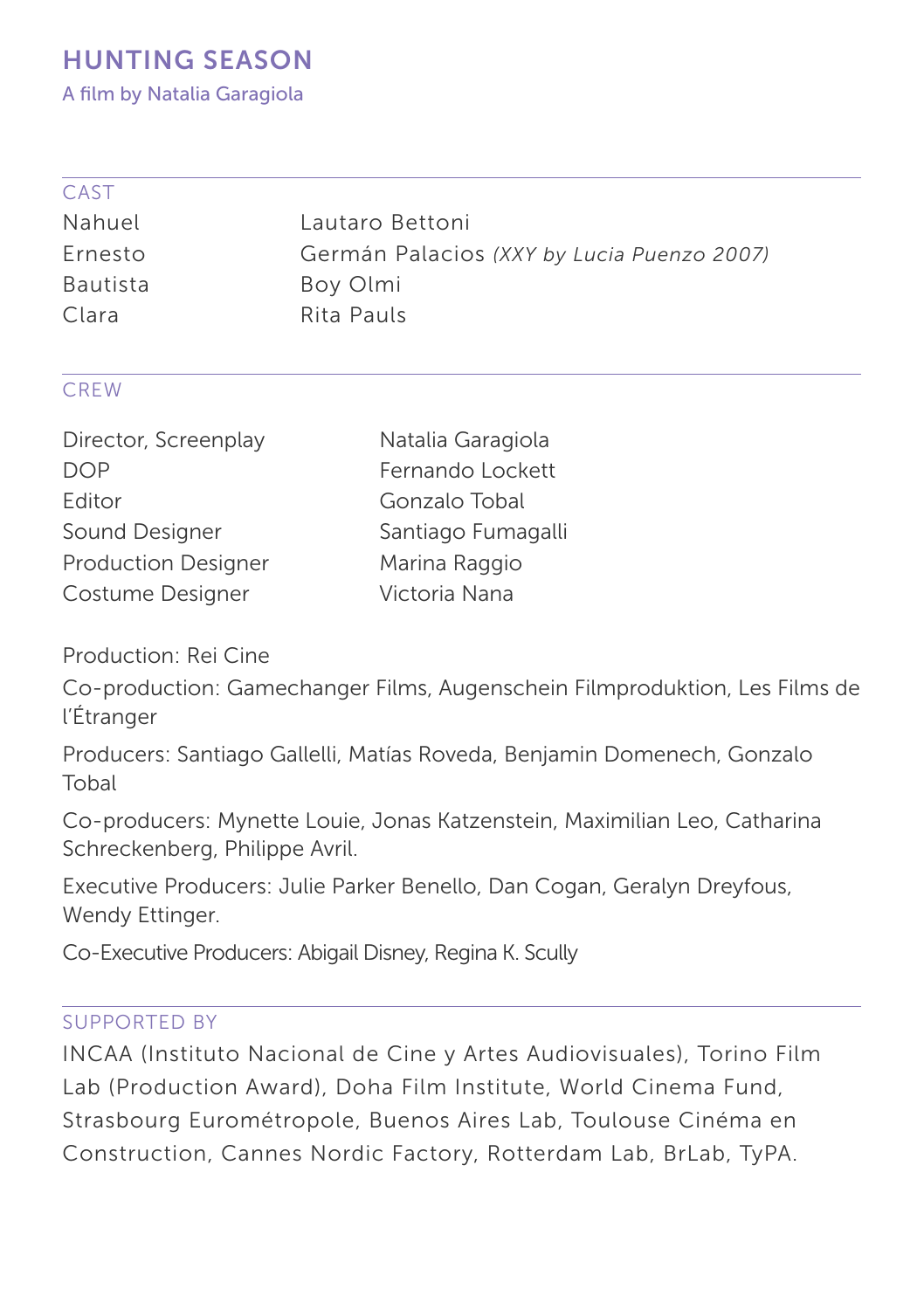A film by Natalia Garagiola





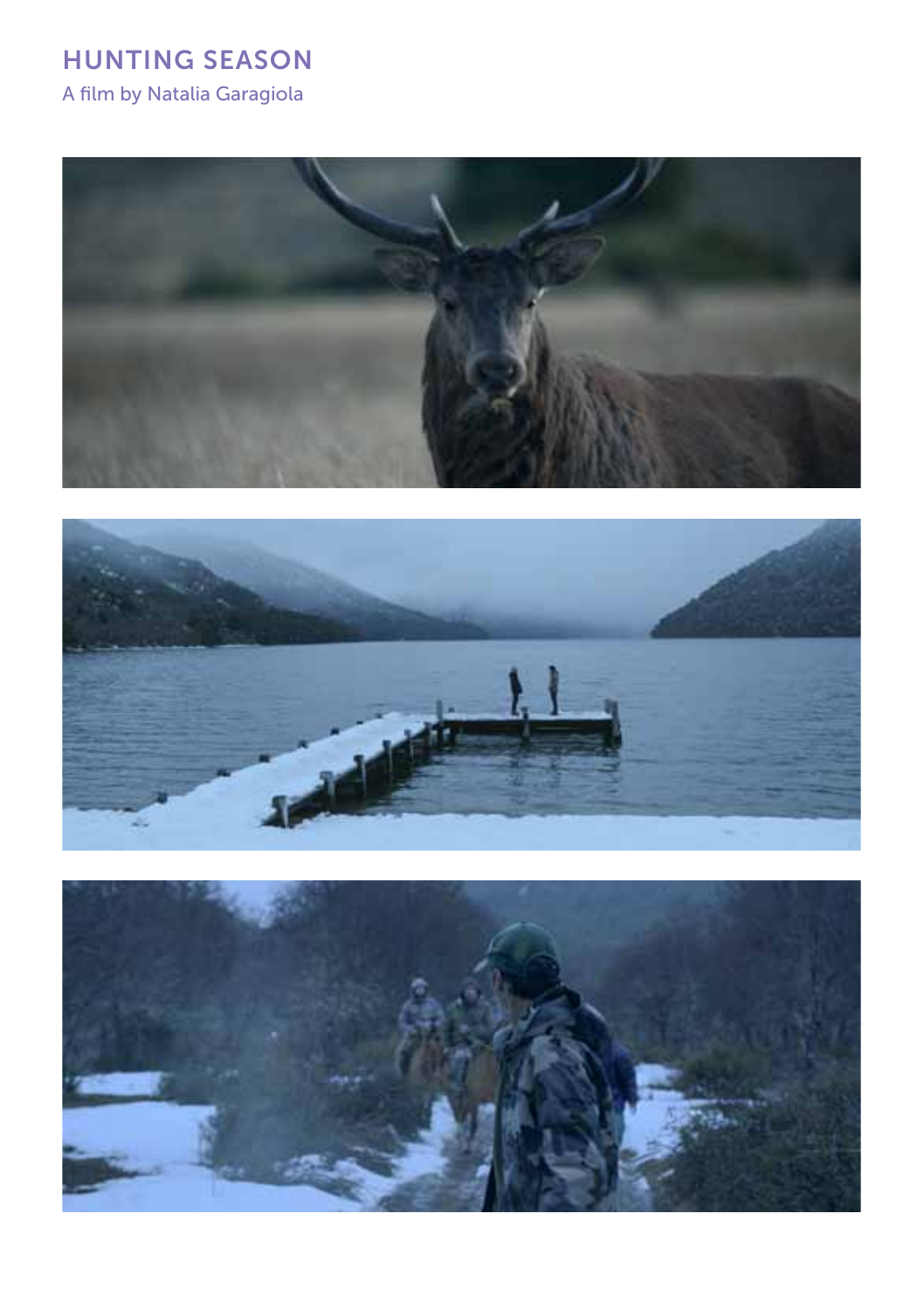A film by Natalia Garagiola



## Director's BIOGRAPHY & FILMOGRAPHY

Her debut feature, TEMPORADA DE CAZA (2017, Hunting Season), premiered at Venice International Film Festival as a part of the Critics' Week Competition.

Between 2011-2014, she wrote and directed 3 fiction short-films: RINCÓN DE LÓPEZ (2011), released at BAFICI; YEGUAS Y COTORRAS (Mares and Parakeets; 2012) premiered at the Semaine de la Critique Short- film Competition (Festival de Cannes). Her latest shortfilm, SUNDAYS (2014), premiered at the Quinzaine des Réalisateurs (Festival de Cannes) as a part of the Nordic Factory.

She is currently writing her second film.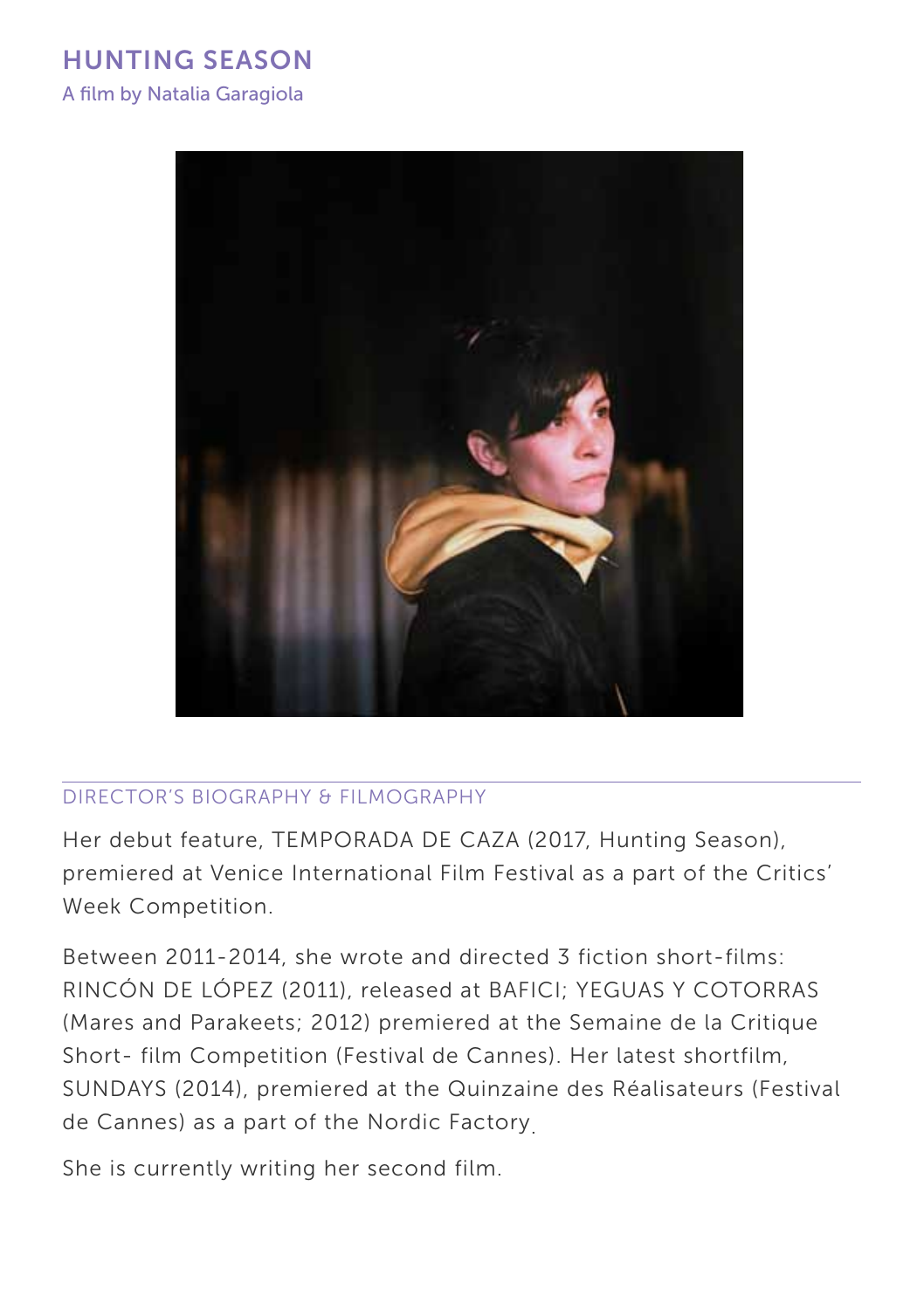A film by Natalia Garagiola

## Director's STATEMENT

HUNTING SEASON is an intimate film with a central focus on an impossible father and son relationship. Set in the particular context of hunting, there is a wordless exchange, a silent dialogue that cuts across everything and takes it to a primal, common level. In the South of Argentina, one is part of nature but is also confronted by it, the ideal context to unveil the story of a teenager who faces duel, reunites with his barely known father and wonders what kind of man he wants to become. HUNTING SEASON is a portrait of the characters' inner landscape and the scenery itself, combining a narrative yet observational tone that draws the truth out of the characters with a crude, raw tone, furtive: like a hunter stalking his prey.

As I got into the world of hunters, through the making of the film, many questions arose: what leads a man to become a hunter? Is hunting exclusively for men? Are there different types of masculinity? What drives someone to the possession of what he admires the most under such an extreme formula, to kill what he loves? How can this formula apply to father and son relationships?

On my last trip an old hunter told me: "I go hunting every week, but I don't kill anymore. Now, I get to the point when I should pull the trigger and I simply let it live. I give life. In my eyes, that's hunting too".

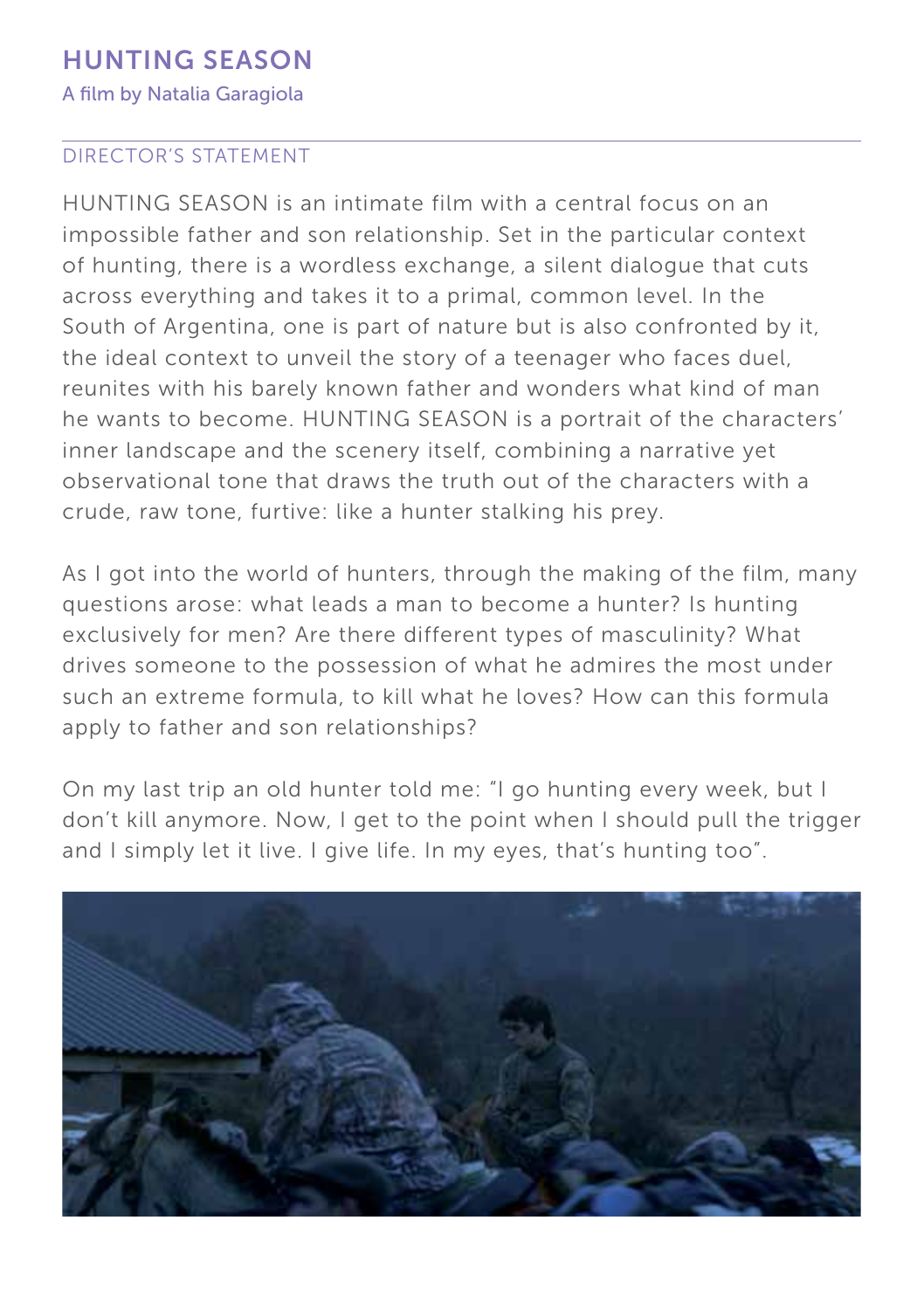#### A film by Natalia Garagiola

## Q&A with NATALIA GARAGIOLA

## *When did you start thinking about this as a subject for your film? Did the writing process take a long time?*

I first thought about a hunting trip as a point of interaction between a father and his son immediately after finishing "Mares and Parakeets", my second short film. Overall it took almost four years. During that time I took some short trips for inspiration to Patagonia, exchanged drafts with my producers and attended several writing labs. I've always been captivated by observing the varying shapes family bonds can take.

## *Was it difficult to get male psychology and reactions into your script?*

It wasn't really difficult to capture male psychology, because basically the film's core is a father-son relationship seen from a distance. At first I felt captivated by this distance for itself, and after a while I realized that one can communicate a lot by portraying it subtly. Nahuel and Ernesto's rapport is based almost exclusively on physical rather than verbal exchange: it's only through action that they are able to articulate and convey what they feel, but are unable to put in words. The silence surrounding them changes its meaning along the way, but neither the silence nor its meaning is ever quite clear.

## *When directing your actors, what is important for you in the process?*

One of the challenges was to achieve a natural tone and a safe crossover space between the more established actors and the rest of the cast, which includes non-professional actors. We invested a lot of time rehearsing the make-up of several characters and understanding in-depth a hunter's way of life and activities. Throughout this process, all the actors were able to own their characters, finding a path to their true nature. Once on set, there were no patterns or mistakes, just actions to be played out and performed. This method enabled us to explore every scene in great detail and establish a true relationship with the environment throughout the story.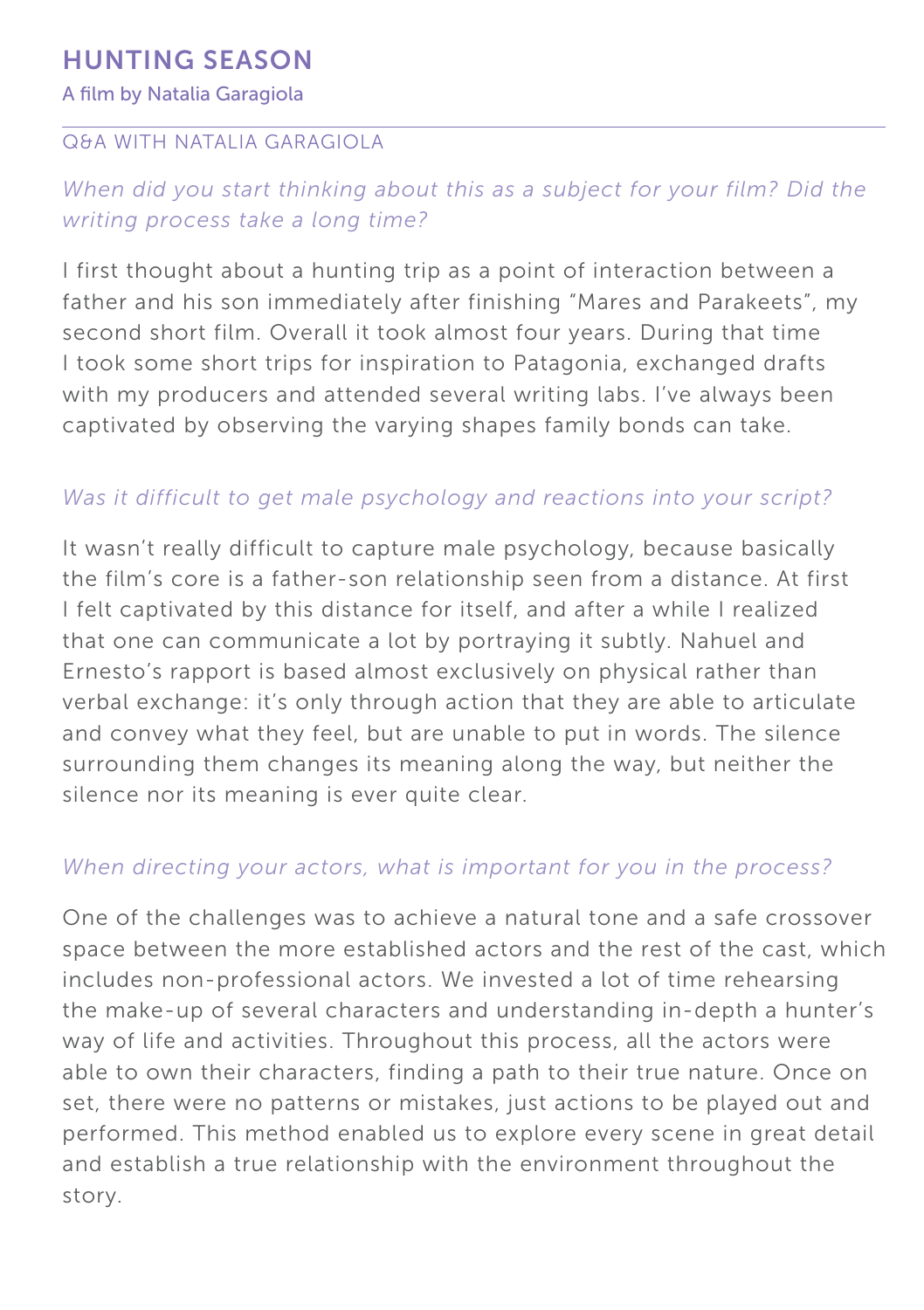#### A film by Natalia Garagiola

My intention was to create a large field of play, a broad freedom to capture as many moments of truth as possible given the very physical nature of the father-son relationship. I realized we had to work in natural locations, which was a necessary to this type of storytelling, although this posed some practical, logistical challenges.

## *Was shooting in Patagonia your first choice? Were you happy with the experience?*

Patagonia was our first and only option, right from the beginning. The film was designed to be shot in natural landscapes, in and around the town of San Martín de los Andes, where we did actually shoot. The only problem was access to some very specific locations because of the climate. We'd thought about this beforehand, but it proved to be the case that the climate was indeed the main wildcard in the whole equation.

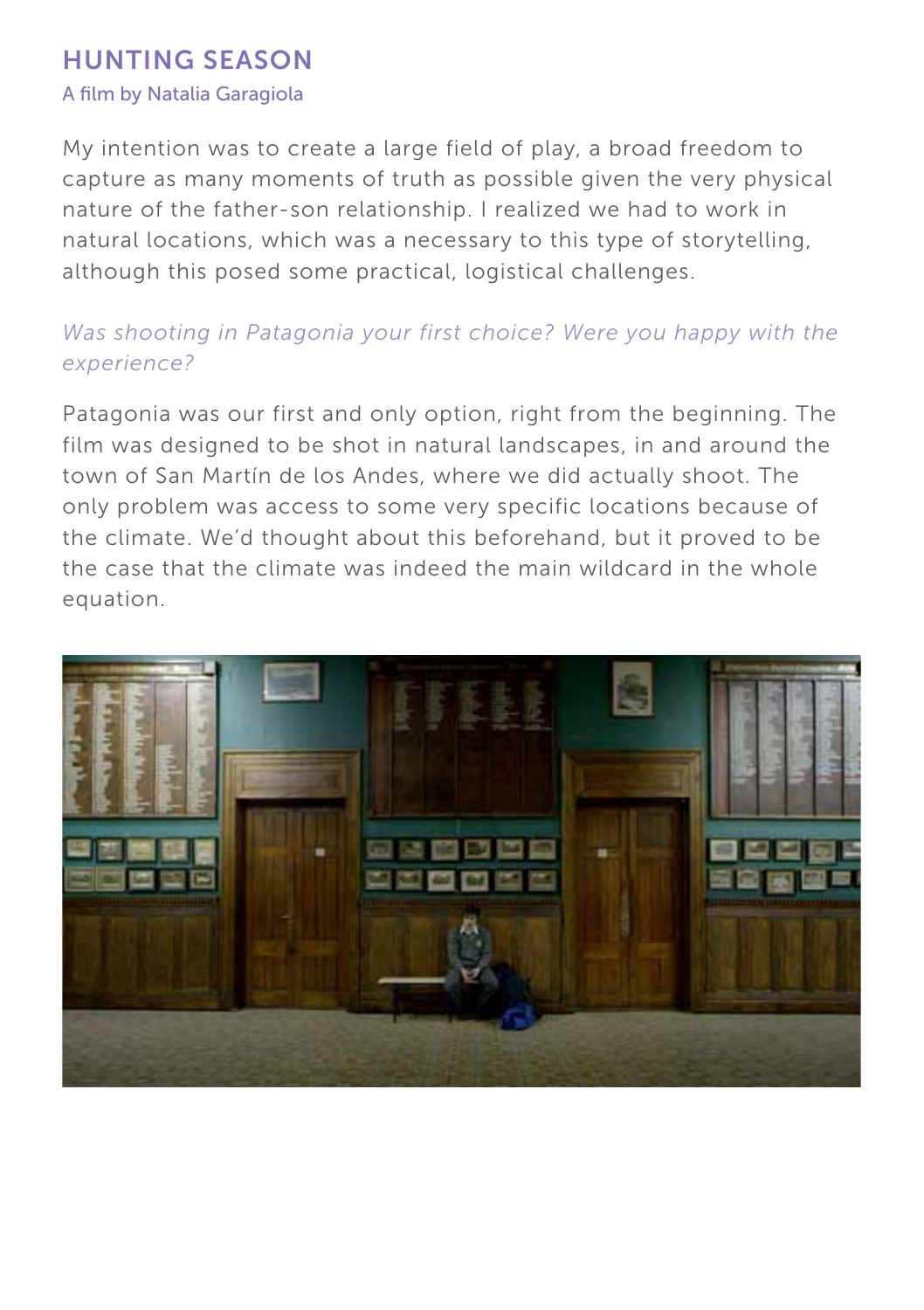A film by Natalia Garagiola

## *What was the most difficult thing for you as a first-time director (of a feature length film)?*

It was my first feature-length directing experience and I had great support from the outset; the team of producers and the crew were all very experienced. They not only trusted me, but also collaborated actively with creative input. One of my greatest challenges was to be able to nurture my own vision and ideas as distinct from that trust and input.

## *Why do you direct?*

When my brothers and I were children, our parents would put on films for us rather than read stories to us. We would watch one film over and over again until the tape wore out, and only then would we watch the next film. In a way, nothing made more sense than making films for me and the step from one project to the next is very similar to that childhood experience. I find shooting on set to be one of my happiest experiences; personally, I find it absolutely fulfilling.

## *What about your future projects? Is there anything specific you wish to achieve as a filmmaker?*

I believe no project is the same as the previous one, and that's something I find soothing and exciting at the same time. My main priority is always to tell a compelling story and to do so without too much waiting time between films. We are already working on my second feature film, which we expect to shoot soon.